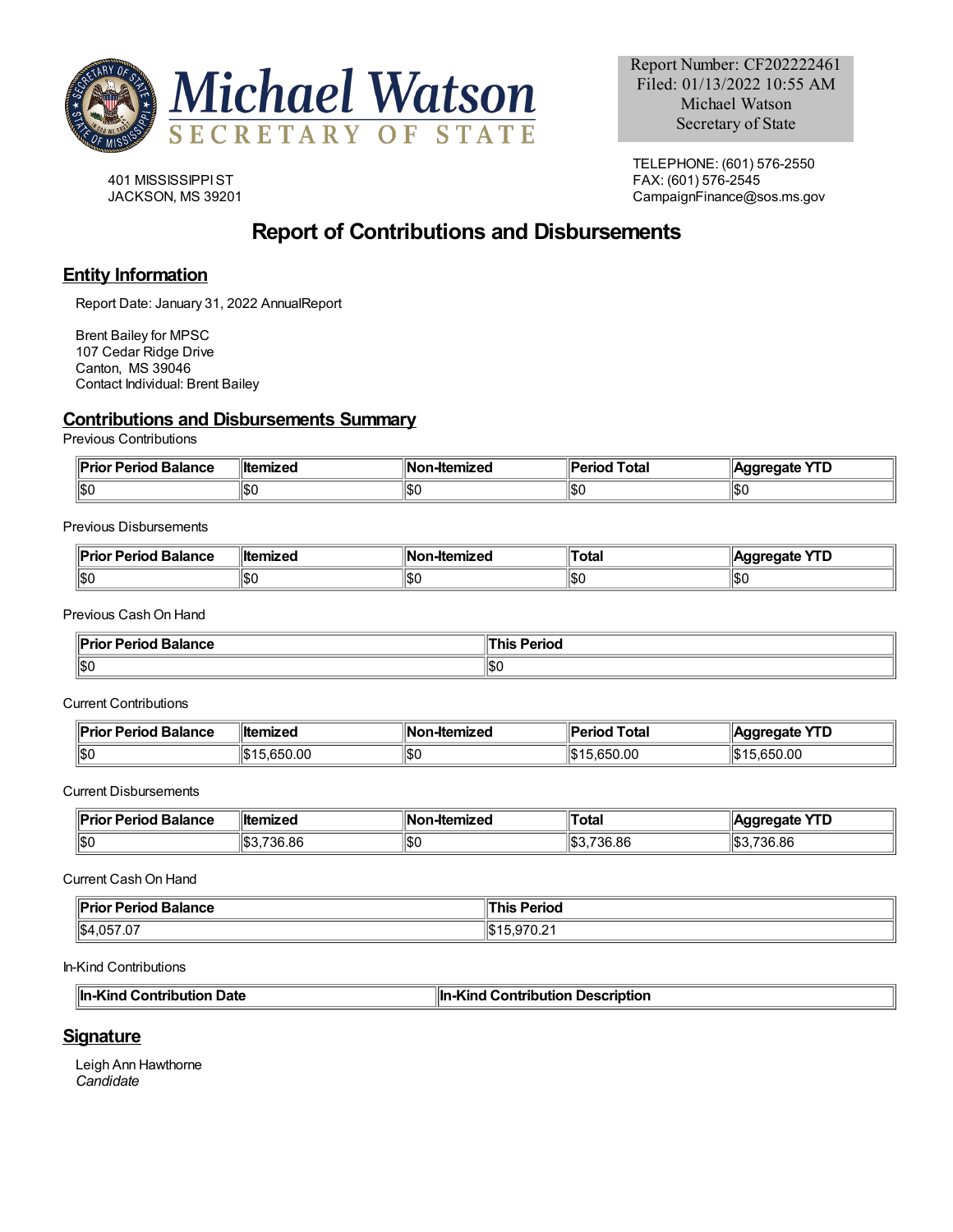## **Current Individual Contributions**

**Contributor Type:**Individual **Contributor Name:**Heather Sellers **Contributor Occupation or Employer:**Titon Management Group **Contributor Address:** 113 Berry Lane Madison, MS 39110

| ⊪∩<br><b>Date</b><br>------<br>.<br>. | --<br>ı<br>mount<br><b>OD</b><br>- - -<br>----- |
|---------------------------------------|-------------------------------------------------|
| ™∩8∧.<br>$\sim$ $\sim$<br>ا ۷۵۵ ه.پ   | 0.00<br>נ:מו                                    |

**Contributor Type:**Individual **Contributor Name:**James E Walker **Contributor Occupation or Employer:**Retired **Contributor Address:** 125 Country Club Drive Madison, MS 39110

| $\mathsf{C}$ ontribution<br>Date<br>JUHOL | Amount<br>$\cdots$ on $\cdots$<br>. |
|-------------------------------------------|-------------------------------------|
| $ 08/03/202\rangle$                       | 250.00<br>י הו                      |

**Contributor Type:**Individual **Contributor Name:**Harry Dendy **Contributor Occupation or Employer:**Farmer **Contributor Address:** PO Box 122 Clinton, MS 39060

| $\mathsf{I}$<br><b>Date</b><br>$\sim$ $\sim$ $\sim$ $\sim$ $\sim$ $\sim$ $\sim$ | .Ir<br>.<br>ım         |
|---------------------------------------------------------------------------------|------------------------|
| 08/0<br>≤∪∠                                                                     | $\sim$<br>.UC<br>. והי |

**Contributor Type:**Corporation **Contributor Name:**Capitol Ag Services Inc **Contributor Occupation or Employer: Contributor Address:** PO Box 952 Clinton, MS 39060

| $\mathsf{C}$ ontribution<br>Date<br>ripuuor.<br>וטטו | ∶ontribution Amount |
|------------------------------------------------------|---------------------|
| $ 08/03/202\rangle$                                  | 250.00              |

**Contributor Type:**Individual **Contributor Name:**Lori Morse **Contributor Occupation or Employer:**Child Nutrition **Contributor Address:** 520 Holmes Hollow Lane Canton, MS 39046

| <b>Contribution Date</b> | `ontribution Amount |
|--------------------------|---------------------|
| 08/03/202                | 00.00               |

**Contributor Type:**Individual **Contributor Name:**C DentonGibbes III **Contributor Occupation or Employer:**The Gibbes Company **Contributor Address:** 206 Runway Pt Ridgeland, MS 39157

| llC          | . Ir     |
|--------------|----------|
| Date         | Amount   |
| <b>COMPT</b> | $-1 - 1$ |
| .            | ---      |
| ------       | -----    |
| .            | .        |
| 08/0<br>∸∪∠  | 200.00   |

**Contributor Type:**LimitedLiabilityCompany **Contributor Name:**PosigenOf Louisiana, LLC **Contributor Occupation or Employer:**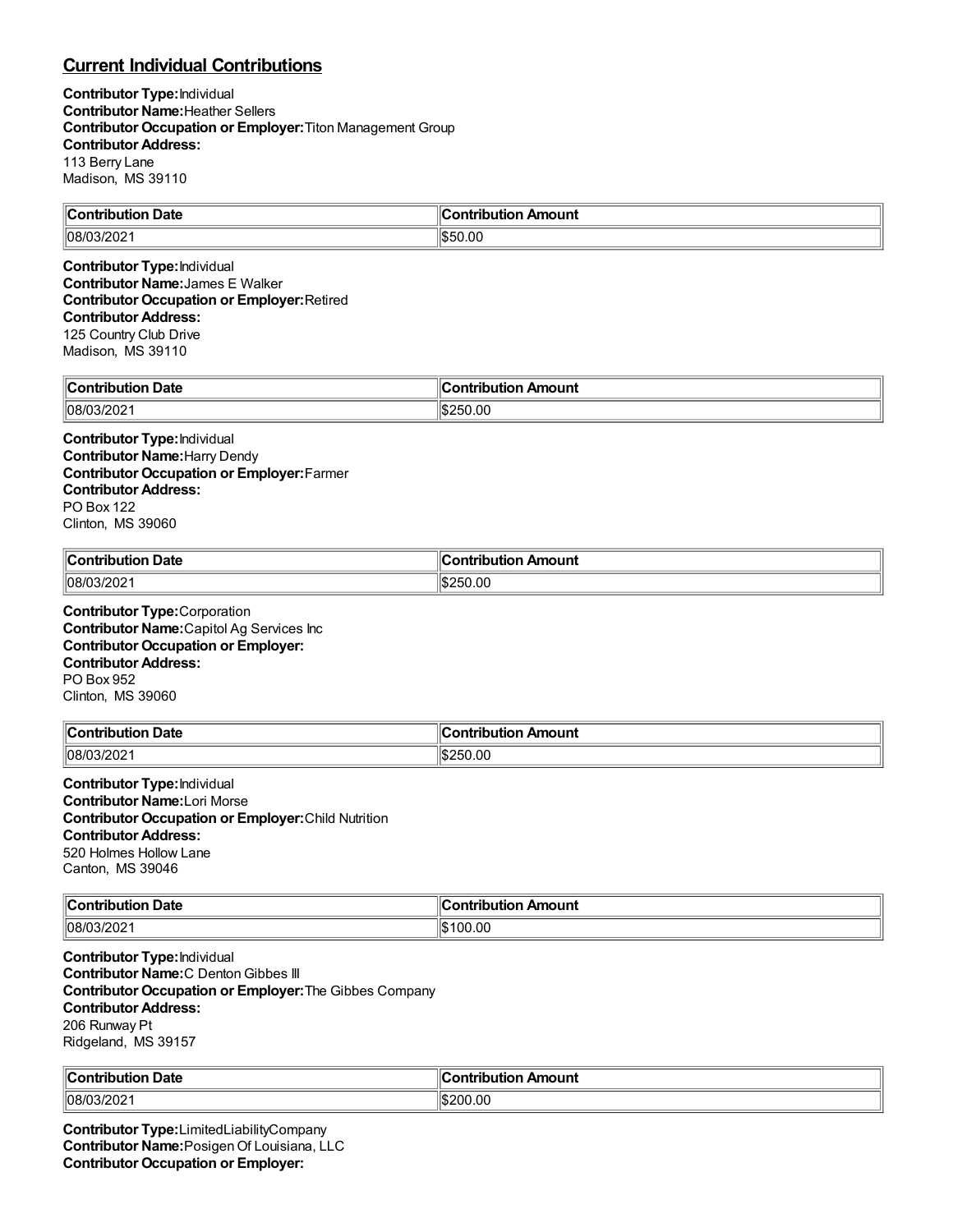#### **Contributor Address:**

Canton, MS 39046

819 Central Ave, Ste 210 Jefferson, LA 70121

| <b>Contribution Date</b>                                                                                                                                                                                                  | <b>Contribution Amount</b> |
|---------------------------------------------------------------------------------------------------------------------------------------------------------------------------------------------------------------------------|----------------------------|
| 08/03/2021                                                                                                                                                                                                                | \$5,000.00                 |
| <b>Contributor Type: Individual</b><br><b>Contributor Name: Gerard R Gibert</b><br><b>Contributor Occupation or Employer:</b> SuperTalkMS<br><b>Contributor Address:</b><br>146 Woodmont Way<br>Ridgeland, MS 39157       |                            |
| <b>Contribution Date</b>                                                                                                                                                                                                  | <b>Contribution Amount</b> |
| 08/03/2021                                                                                                                                                                                                                | \$250.00                   |
| <b>Contributor Type: Individual</b><br><b>Contributor Name: Paul Chamblee</b><br><b>Contributor Occupation or Employer: Retired</b><br><b>Contributor Address:</b><br>529 Keeli Road<br>Carthage, MS 39051                |                            |
| <b>Contribution Date</b>                                                                                                                                                                                                  | <b>Contribution Amount</b> |
| 08/03/2021                                                                                                                                                                                                                | \$200.00                   |
| <b>Contributor Name: The Consulting Group LLC</b><br><b>Contributor Occupation or Employer:</b><br><b>Contributor Address:</b><br>PO Box 4581<br>Jackson, MS 39296                                                        |                            |
| <b>Contribution Date</b>                                                                                                                                                                                                  | <b>Contribution Amount</b> |
| 08/03/2021                                                                                                                                                                                                                | \$200.00                   |
| <b>Contributor Type: Individual</b><br>Contributor Name: John Morgan Hughes<br>Contributor Occupation or Employer: JM Hughes Group<br><b>Contributor Address:</b><br>105 Camden Lake Circle<br>Madison, MS 39110          |                            |
| Contribution Date                                                                                                                                                                                                         | Contribution Amount        |
| 08/03/2021                                                                                                                                                                                                                | \$200.00                   |
| <b>Contributor Type: Individual</b><br>Contributor Name: Leigh Ann Hawthorne<br><b>Contributor Occupation or Employer: Insurance Underwriter</b><br><b>Contributor Address:</b><br>205 Concord Drive<br>Clinton, MS 39056 |                            |
| <b>Contribution Date</b>                                                                                                                                                                                                  | <b>Contribution Amount</b> |
| 08/03/2021                                                                                                                                                                                                                | \$50.00                    |
| Contributor Type:LimitedLiabilityCompany<br><b>Contributor Name: Asset Builders LLC</b><br><b>Contributor Occupation or Employer:</b><br><b>Contributor Address:</b><br>PO Box 89                                         |                            |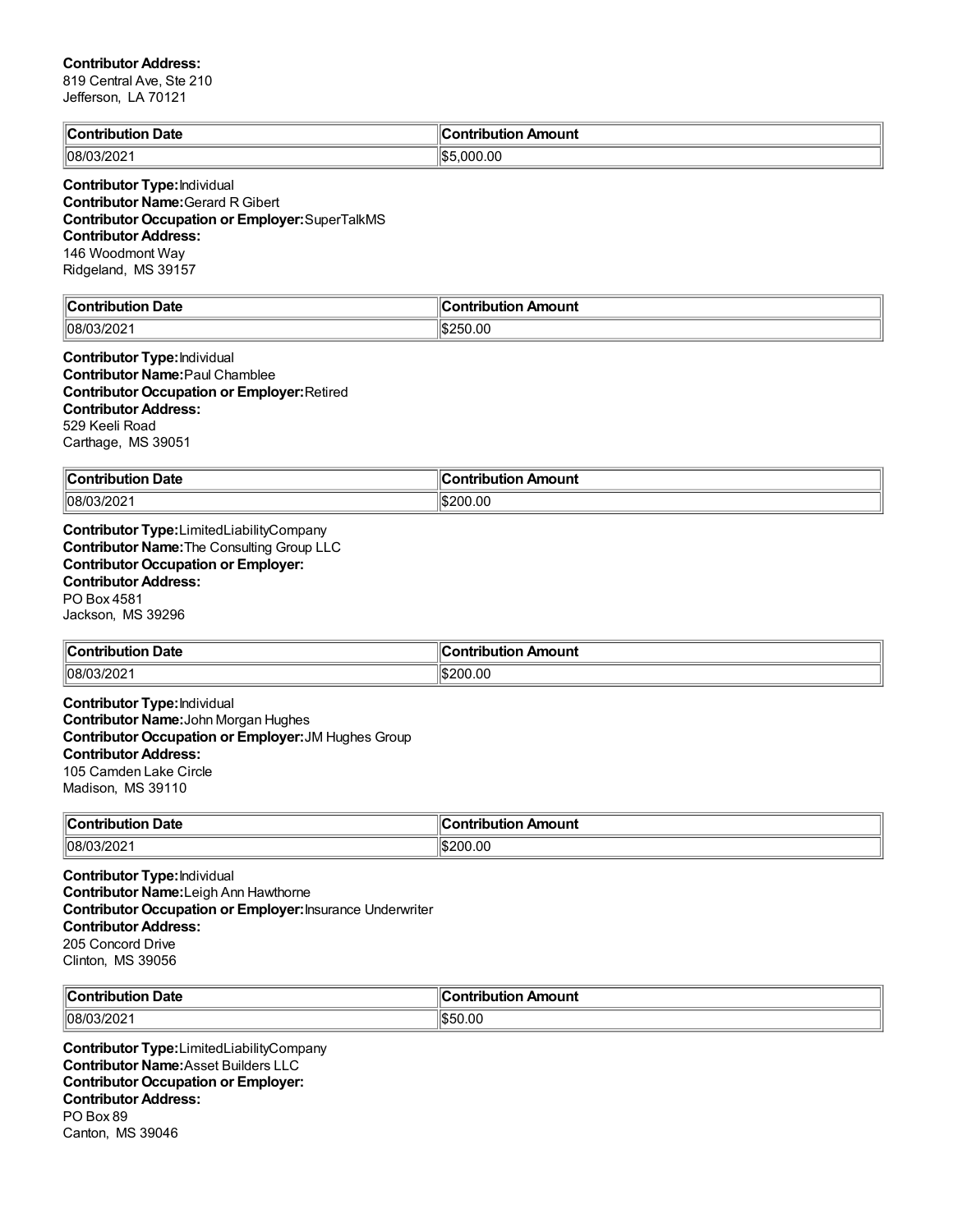| ∥Cor<br>ontribution Date | . .<br>n Amount<br>.<br>---<br>. ID' |
|--------------------------|--------------------------------------|
| 08/03/202                | ۱I¢<br>.00<br>റററ<br>ЫJ              |

**Contributor Type:**Corporation **Contributor Name:**Sundial Solar Power Developers Inc **Contributor Occupation or Employer: Contributor Address:** 1770 Ellis Ave, Ste 400 Jackson, MS 39205

| ∥Con<br>Date<br>.     | 11<br>. . <b></b><br>----<br>Amount<br>----<br> |
|-----------------------|-------------------------------------------------|
| $\sim$<br> 08/<br>∟∪∠ | ۱I¢.<br>$\sim$<br>ור<br>ll.D.<br>ט.טי           |

**Contributor Type:**Individual **Contributor Name:**Phillip Buffington **Contributor Occupation or Employer:**Attorney **Contributor Address:** 133 E Neoma Road Canton, MS 39046

| $\mathsf{I}$<br>Date<br>. | <b>\mount</b><br>.<br>-- |
|---------------------------|--------------------------|
| 108/C<br>WZ.              | 00.00<br>ыD              |

**Contributor Type:**Corporation **Contributor Name:**Sage Advice Inc **Contributor Occupation or Employer: Contributor Address:** PO Box 1845 Madison, MS 39130

| llCoı<br>Date<br>- -- ----<br>.<br>,.,<br>. | nount<br>- - - -<br>. |
|---------------------------------------------|-----------------------|
| 08/03/202                                   | 200.00                |

**Contributor Type:**PAC **Contributor Name:**NUCOR Steel Recyclers of MS PAC **Contributor Occupation or Employer: Contributor Address:** 3630 Fourth St Flowood, MS 39232

| ∥Coı                    | Amount       |
|-------------------------|--------------|
| <b>Date</b>             | www.         |
| .                       | ---          |
|                         | $\mathbf{w}$ |
| $ 08/0^\circ $<br>ے∪∠וט | .00          |

**Contributor Type:**Individual **Contributor Name:**Greg White **Contributor Occupation or Employer:**Retired USPS **Contributor Address:** 45 Sandalwood Drive Brandon, MS 39042

| ı<br>Date<br>`ontribution<br>люп<br>i IDI | <br>ntribution Amount<br>`ontribution |
|-------------------------------------------|---------------------------------------|
| 1108/C<br>∠∪                              | 100.00                                |

**Contributor Type:**Individual **Contributor Name:**Laney McNeer **Contributor Occupation or Employer:**Alzheimers Association **Contributor Address:** 106 Parkfield Place Madison, MS 39110

| ⊪c,         | 10 C         |
|-------------|--------------|
| <b>Date</b> | Amount       |
| .           | .            |
| ™uwuu∪.     | TIOI.        |
| 08/03/202   | 0.00<br>۱ъD۰ |

**Contributor Type:**LimitedLiabilityCompany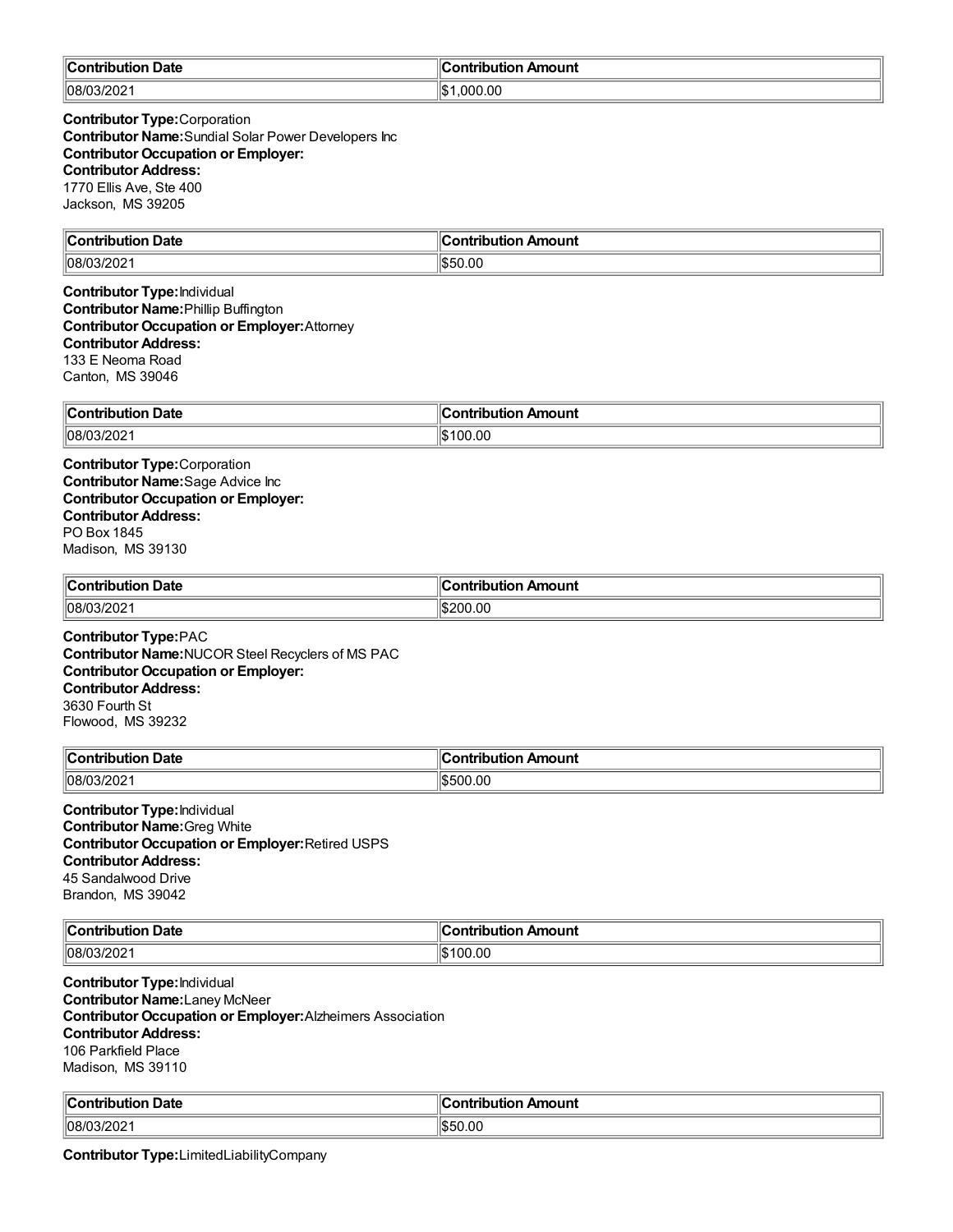| ⊪r<br>Date<br>ibution<br>. JU. | . .<br>ı<br>n Amount<br><b>Contribution</b> |
|--------------------------------|---------------------------------------------|
| $(10/20)^n$                    | $\mathbf{A}$                                |
| 108/C                          | .000.00                                     |
| $^{\prime}$ 19/202             | ال1                                         |

**Contributor Type:**Partnership **Contributor Name:**Entegrity Energy Partners, PLC **Contributor Occupation or Employer: Contributor Address:** PO Box 2090 Conway, AR 72033

| ∥C⊾<br>Date<br>Contrib.<br>ution<br>10u<br>. | Amount<br>.<br>---<br>___    |
|----------------------------------------------|------------------------------|
| 08/09<br>. JJIZUZ I                          | ۱۱œ<br>0.00.00. س.<br>، ۱٬۱۵ |

**Contributor Type:**PAC **Contributor Name:**Mississippi REALTORS PAC **Contributor Occupation or Employer: Contributor Address:** PO Box 321000 Jackson, MS 39232

| llCo⊫<br>Date<br>ontribution | Amount<br>`ontribution |
|------------------------------|------------------------|
| 09/02                        | ∥\$                    |
| 12 U Z                       | .000.00                |

# **Contributor Type:**Other

**Contributor Name:**Southern Renewable Energy Association **Contributor Occupation or Employer: Contributor Address:** 11610 Pleasant Ridge Rd, Ste 103 176 Little Rock, AR 72223

| -<br>∥Con<br>Date<br>.<br>mr<br>$\sim$ $\sim$ $\sim$ $\sim$ $\sim$ $\sim$ | Amount<br>a mbuila mbi a v<br>ш   |
|---------------------------------------------------------------------------|-----------------------------------|
| $\parallel$ 09/03<br>זכ<br>14 U 4                                         | .00<br>$\sim$ $\sim$<br>ດ ແ<br>ıъ |

**Contributor Type:**Individual **Contributor Name:**Michael Anderson **Contributor Occupation or Employer:**Lawyer **Contributor Address:** 155 Millhouse Dr Madison, MS 39110

| $\mathsf{C}$ ontribution<br><b>Date</b> | Amount<br>$\sim$ $\sim$<br>. |
|-----------------------------------------|------------------------------|
| 08/0<br>. <sup>~∩•3</sup> /20∠∴<br>     | .00<br>1 C L                 |

**Contributor Type:**Individual **Contributor Name:**Daniel Redd **Contributor Occupation or Employer:**Retired **Contributor Address:** 3654 Lee Drive Jackson, MS 39212

| llCo⊫                      | Amount |
|----------------------------|--------|
| Date                       | - -- - |
| - -- ----- - - - - - - - - | ⊔ti∩n  |
|                            | -----  |
| $ 08/0^{\circ} $<br>13/202 | '00.00 |

**Contributor Type:**Individual **Contributor Name:**Bryan Estes **Contributor Occupation or Employer:**Real Estate Developer **Contributor Address:** PO Box 70 Flora, MS 39071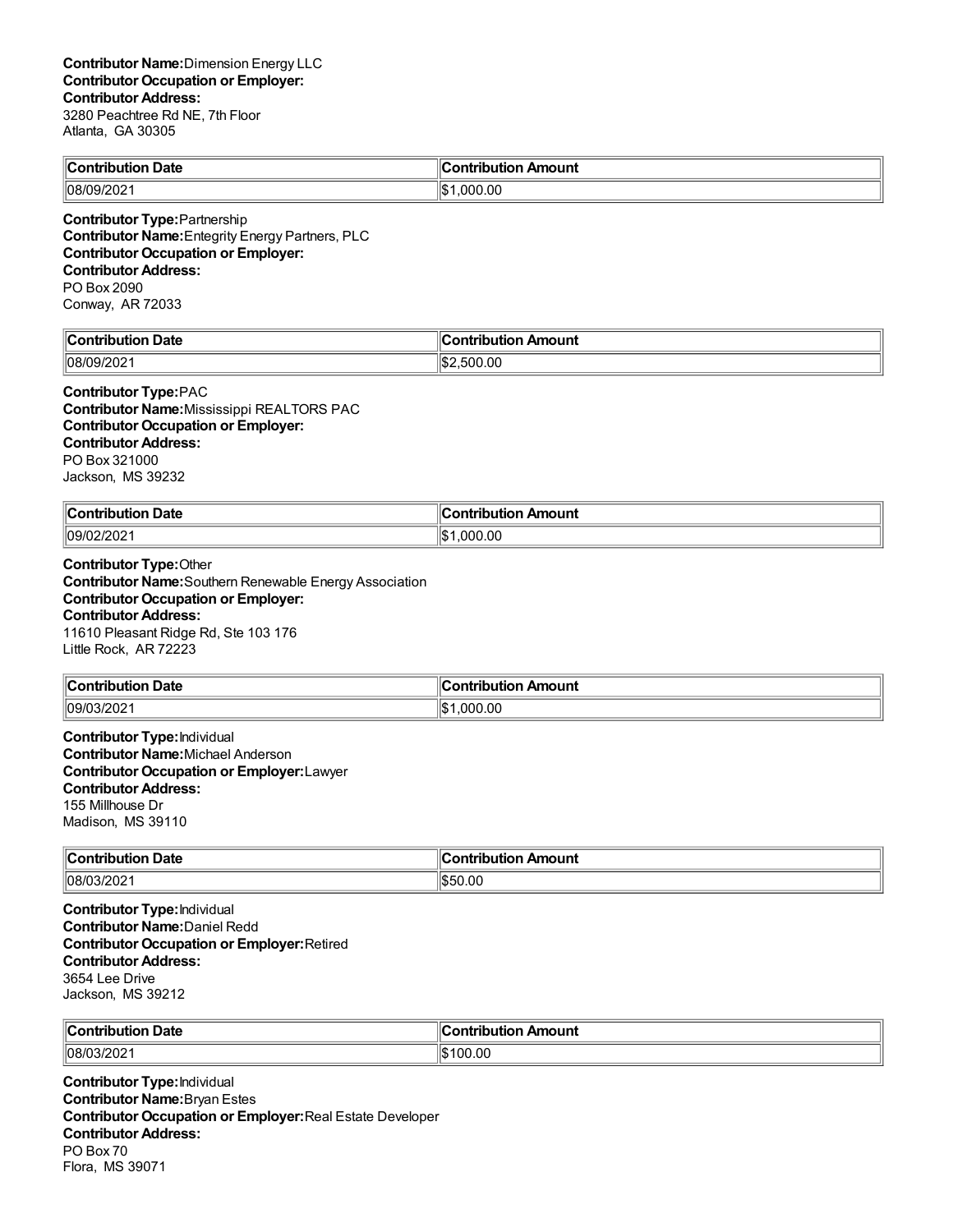| $\blacksquare$ Contribution<br><b>Date</b> | Contribution Amount |
|--------------------------------------------|---------------------|
| 12/30/2021                                 | ‼⊄ 1<br>.000.00     |